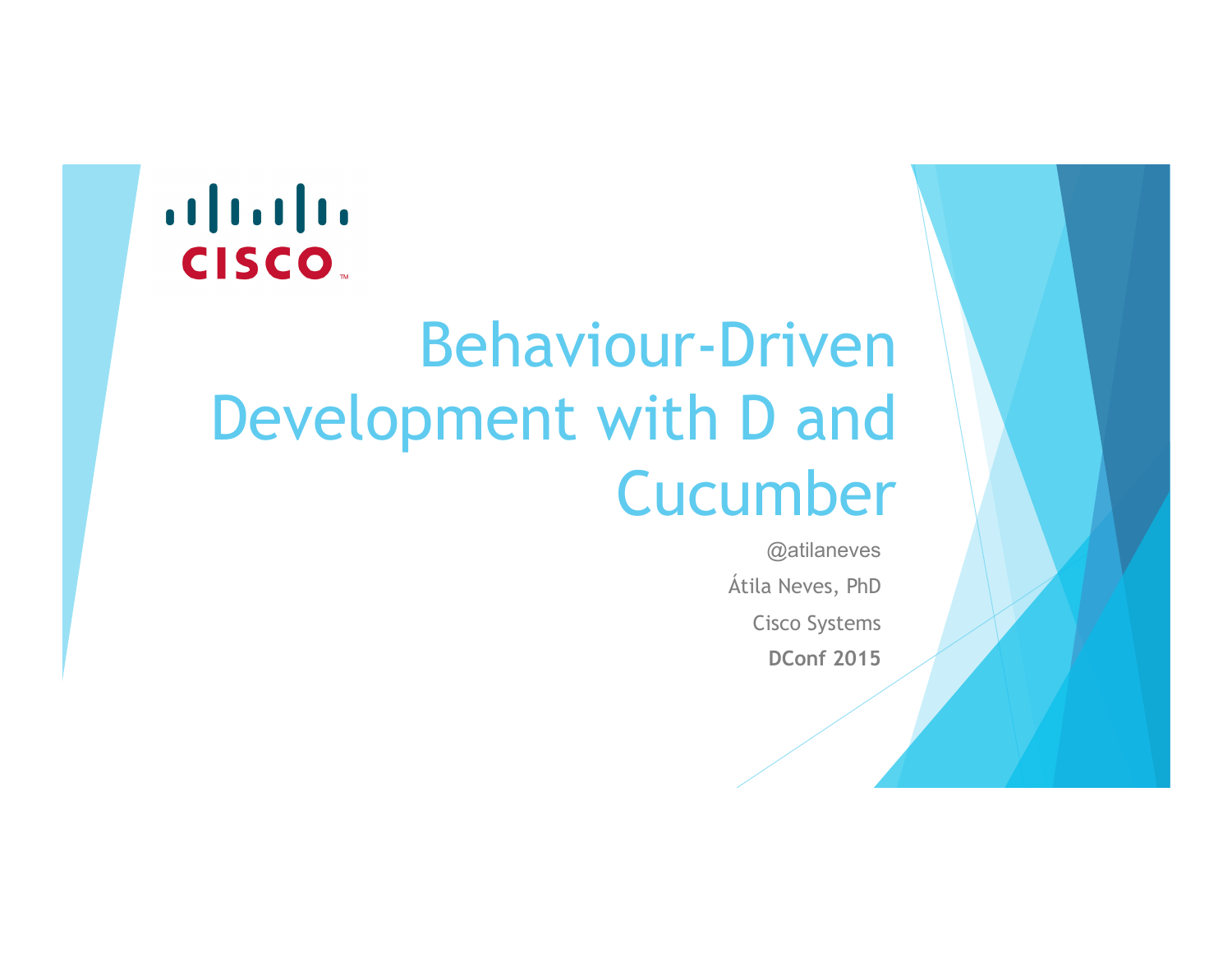### **Outline**

- **My Software Testing Journey**
- TDD what it is, what it's for, how it's done
- **Exercise 2** Cucumber: a BDD framework
- **BDD** how it expands on TDD
- **In Short BDD example**
- ! Writing command-line D programs in BDD fashion
- ! Using Cucumber to drive D code for integration / system / acceptance testing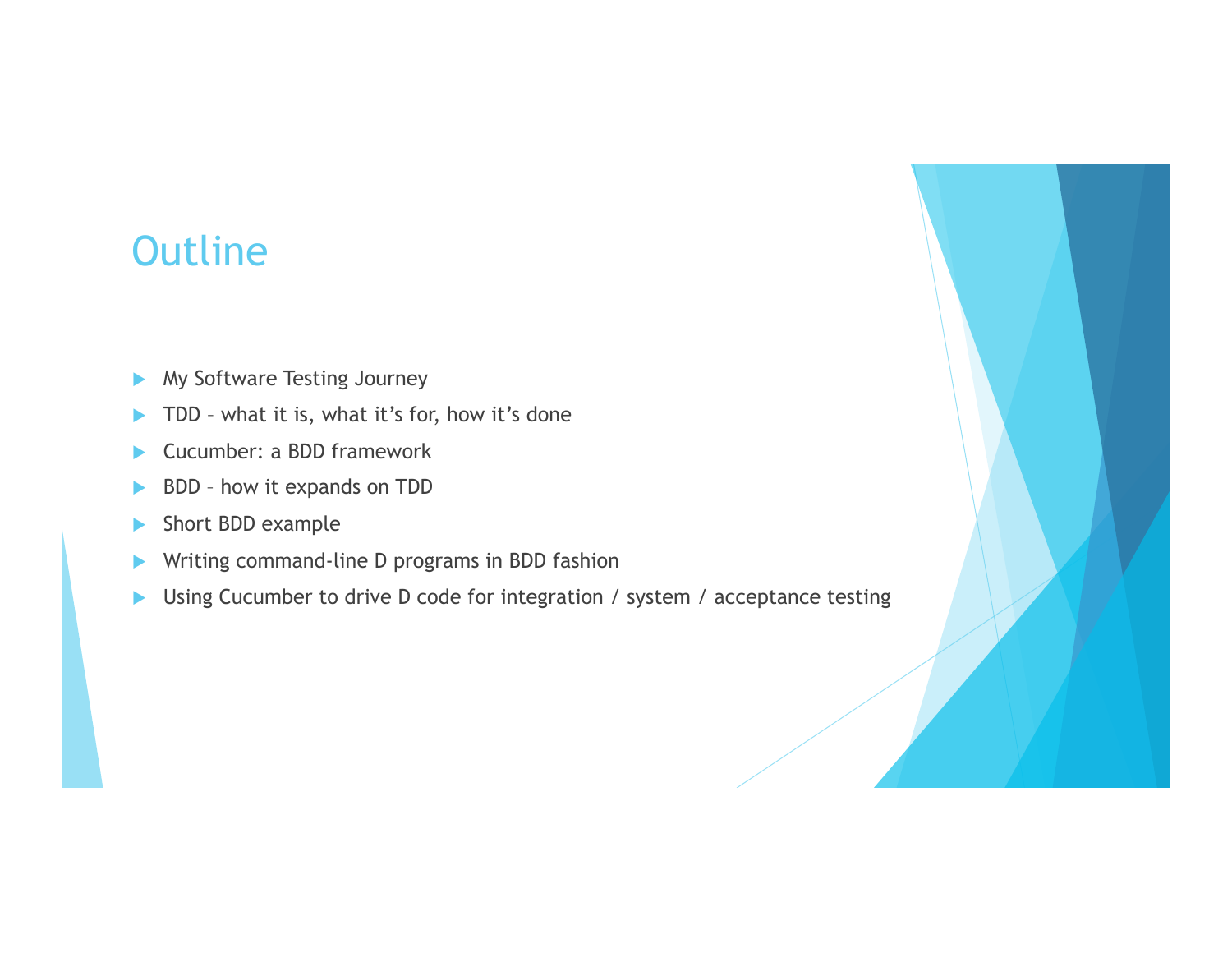### My Software Testing Journey

- **Manual testing. Once.**
- Learned about JUnit and UTs in 2003
- Confusion about the different types of testing
- UTs for all production code
- ! TDD
- ! Automated defect discovery of **unit-testable** code, but other bugs still emerging

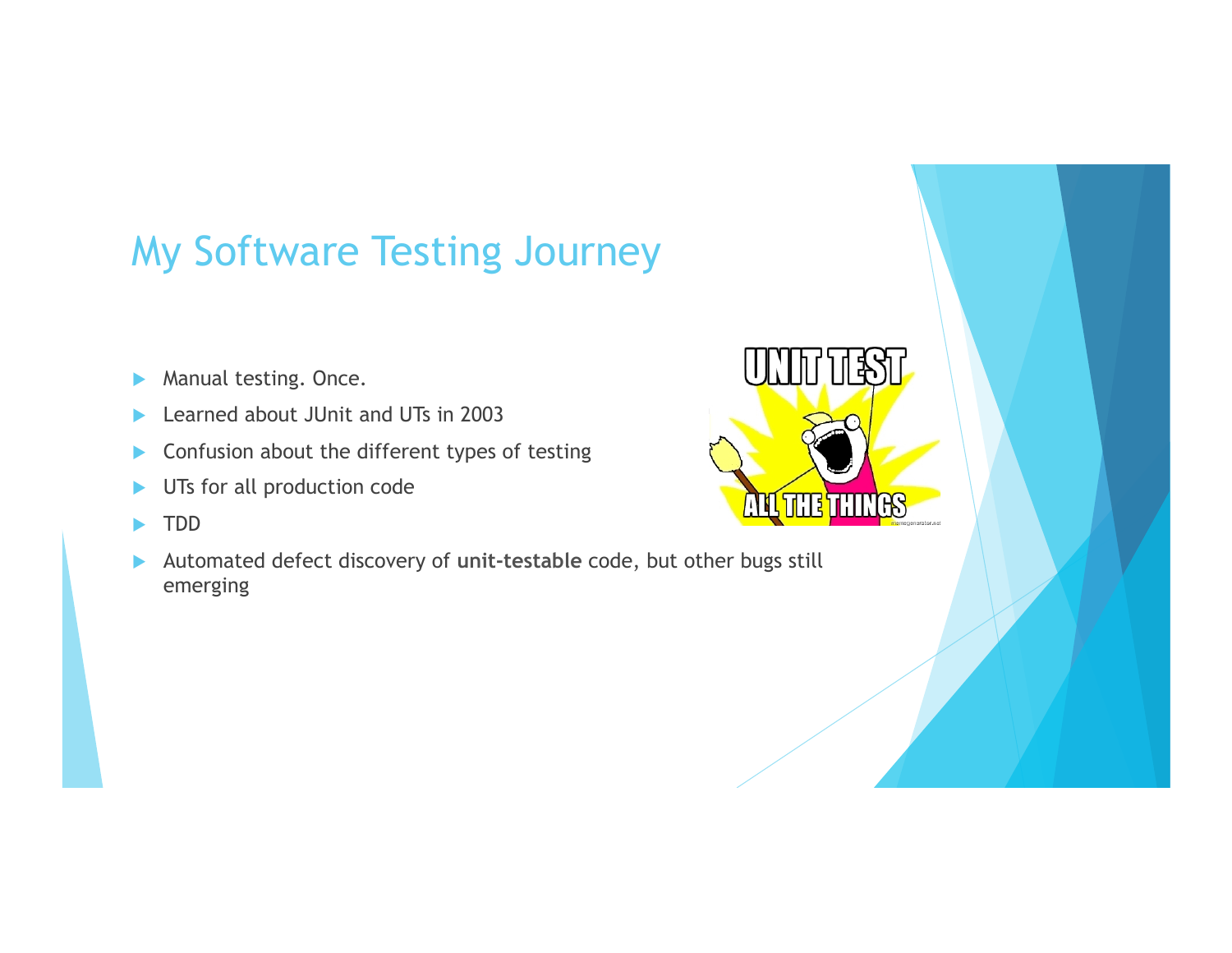### Unit Tests: my definition

- $\blacktriangleright$  Unit tests are automated.
- $\blacktriangleright$  Unit tests are small.
- $\triangleright$  Unit tests are independent of one another.
- Init tests only use the CPU and RAM. No contact with the outside world.
- $\blacktriangleright$  Unit tests are fast (<10ms).
- ! Unit tests are **repeatable**, **deterministic**, **fast** and **easy**.
- Compile-time?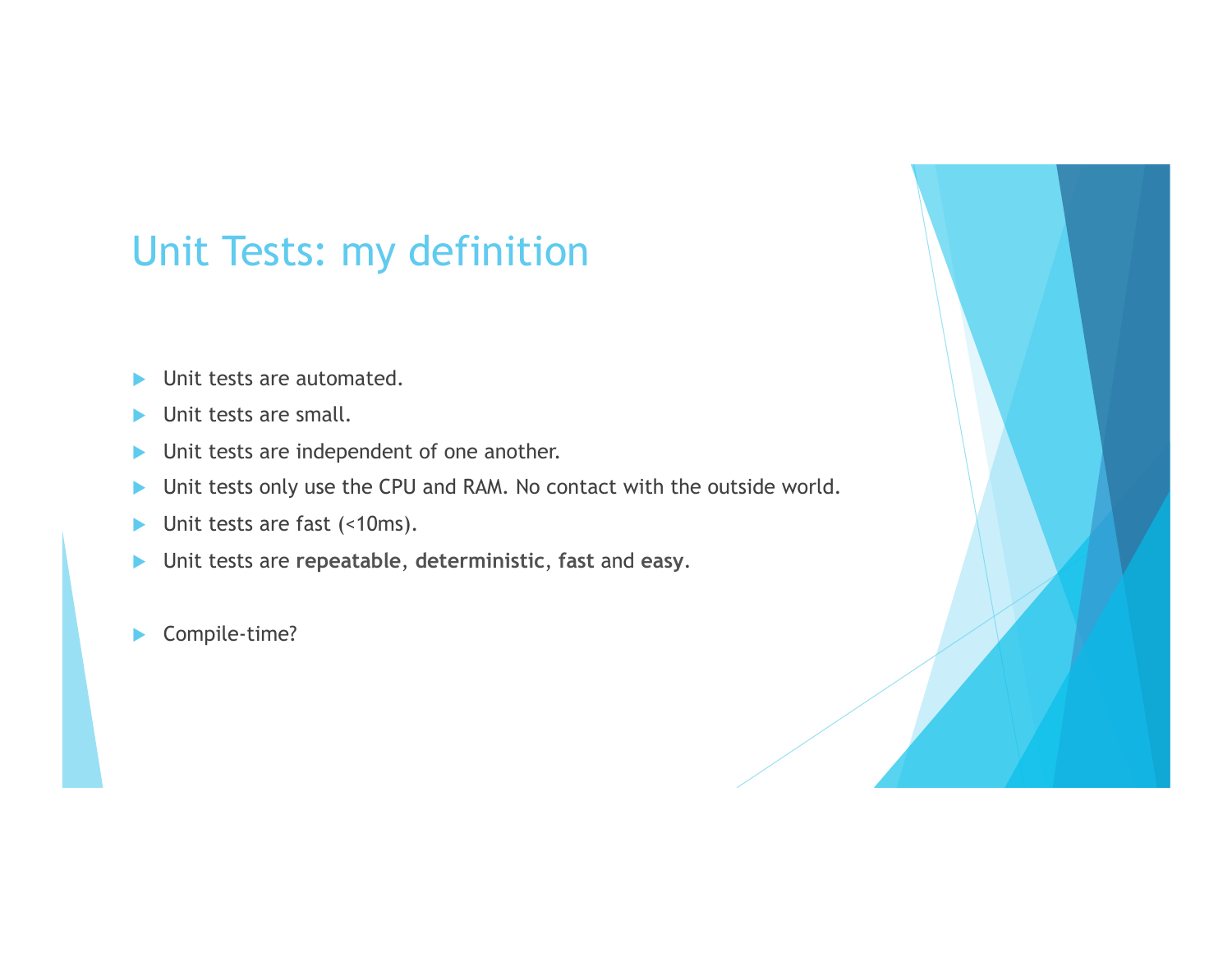### TDD: a way to unit test

 $\blacktriangleright$  Write the test before, not after, the code to be tested

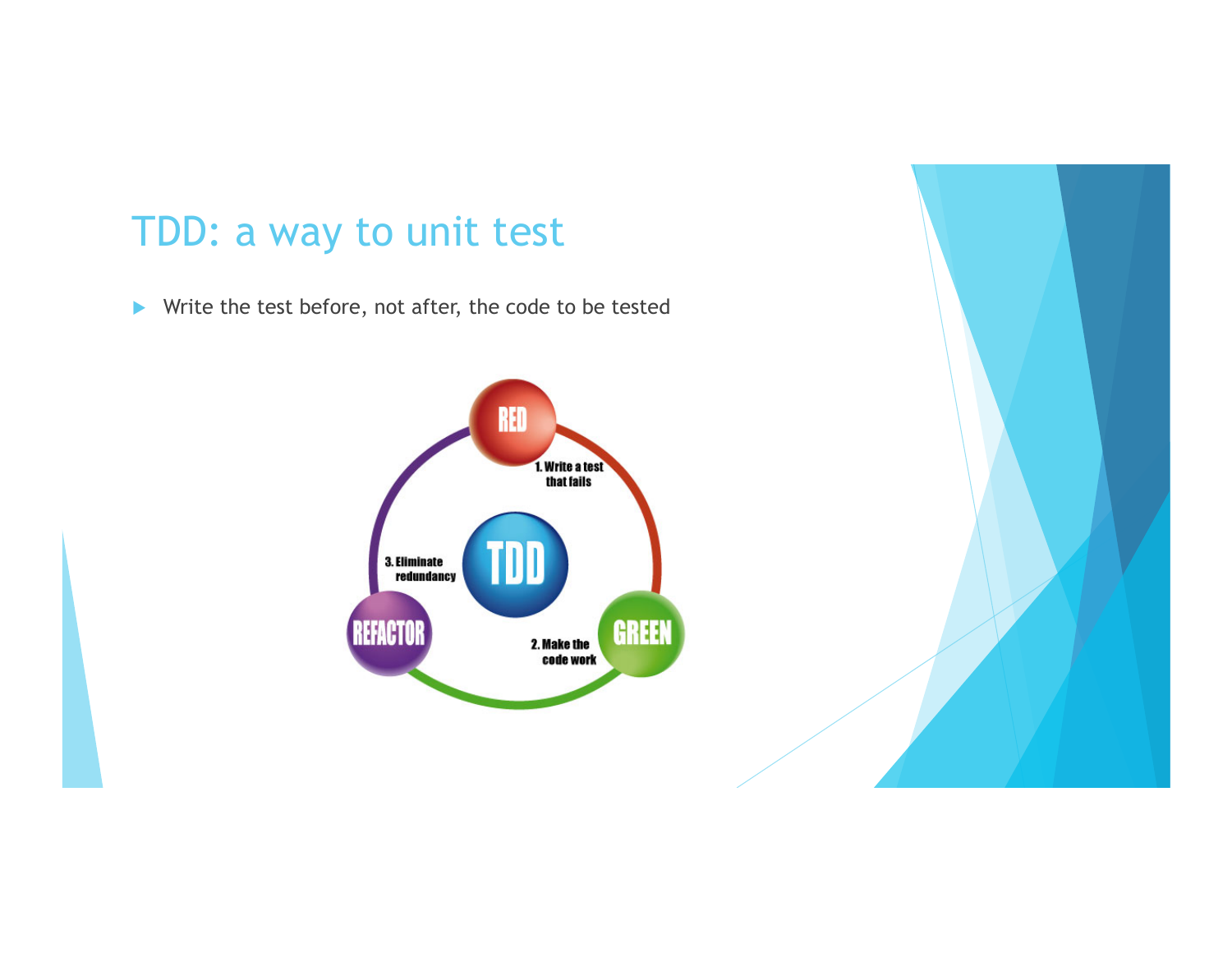### Why TDD?

- $\triangleright$  Confidence that the production code works as intended
- $\blacktriangleright$  Runnable documentation
- **Lower coupling in the code under test**
- $\blacktriangleright$  It can often be easier to write a test than production code
- $\blacktriangleright$  Can help with the design of a software system
- $\blacktriangleright$  Reduces the possibility of bugs in the test code
- Good code coverage

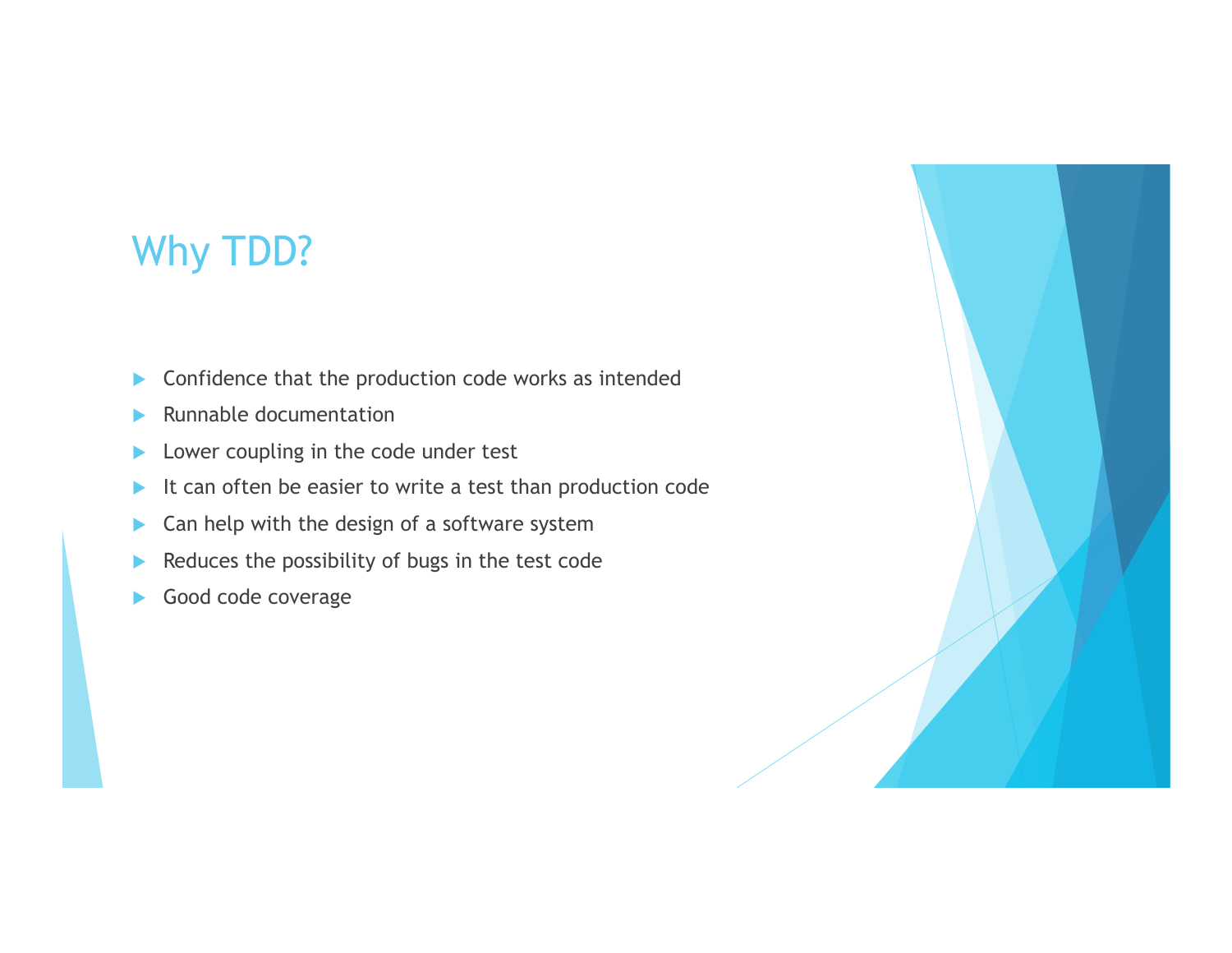### TDD shortcomings

- $\blacktriangleright$  A good fit for the mental model of certain people, but not everyone
- I Not indicated when exploratory programming is desired or the only option
- $\blacktriangleright$  Should however be mandatory for bug fixing
- $\blacktriangleright$  The most important thing is to write the tests, whether before or after the production code

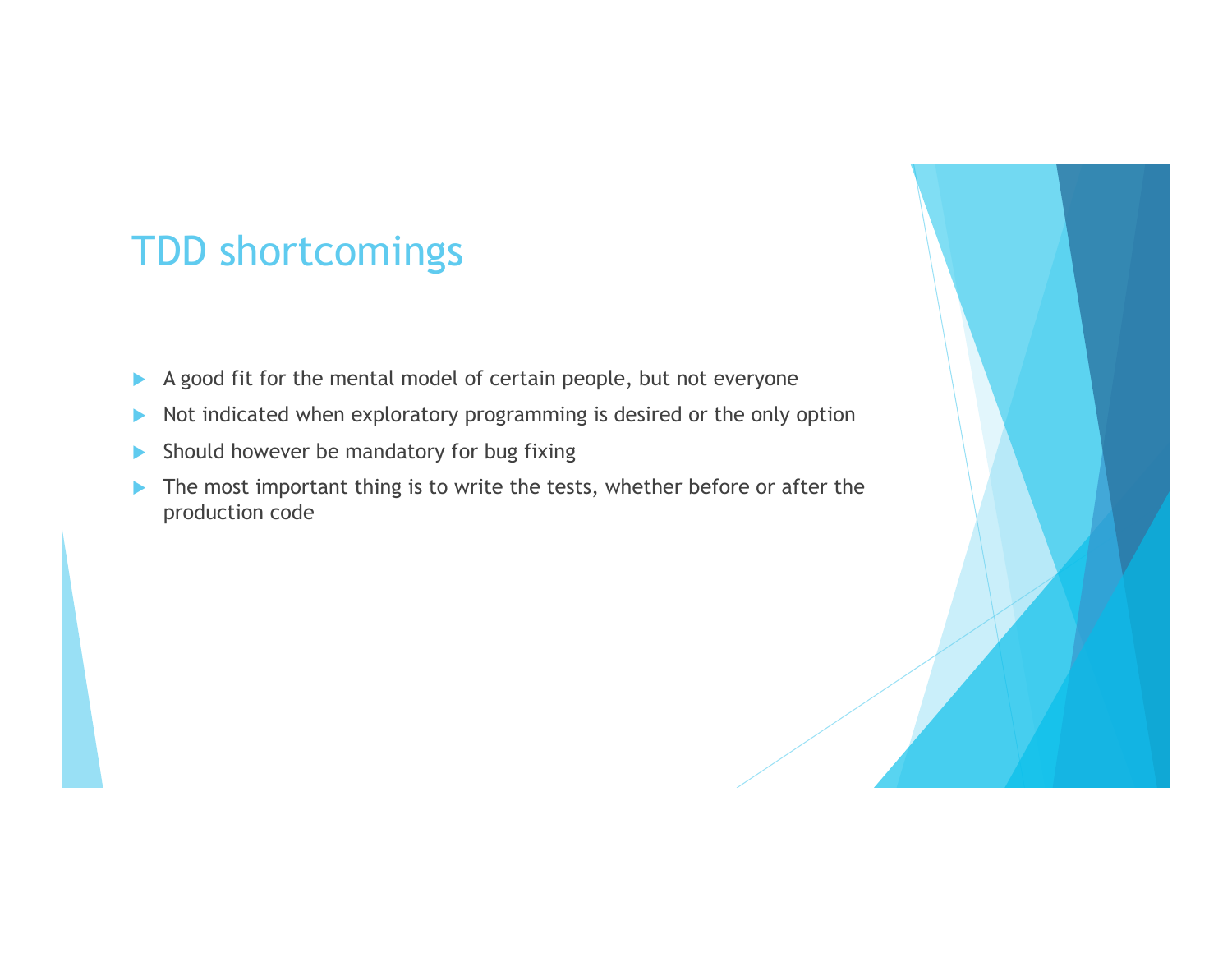### But not all code is unit-testable...

- ! Production code tends to do pesky things like use the file system, send/ receive packets, talk to DBs...
- $\triangleright$  Real code deals with the real world, which is messy.
- **EXECUTE:** Layered testing approach: lower-level tests before the higher-level ones: unit, integration, system, acceptance.
- $\triangleright$  D has built-in unit tests, as well as a few unit testing libraries
- **IN What to use for higher-level tests?**

#### **The Automation Pyramid**

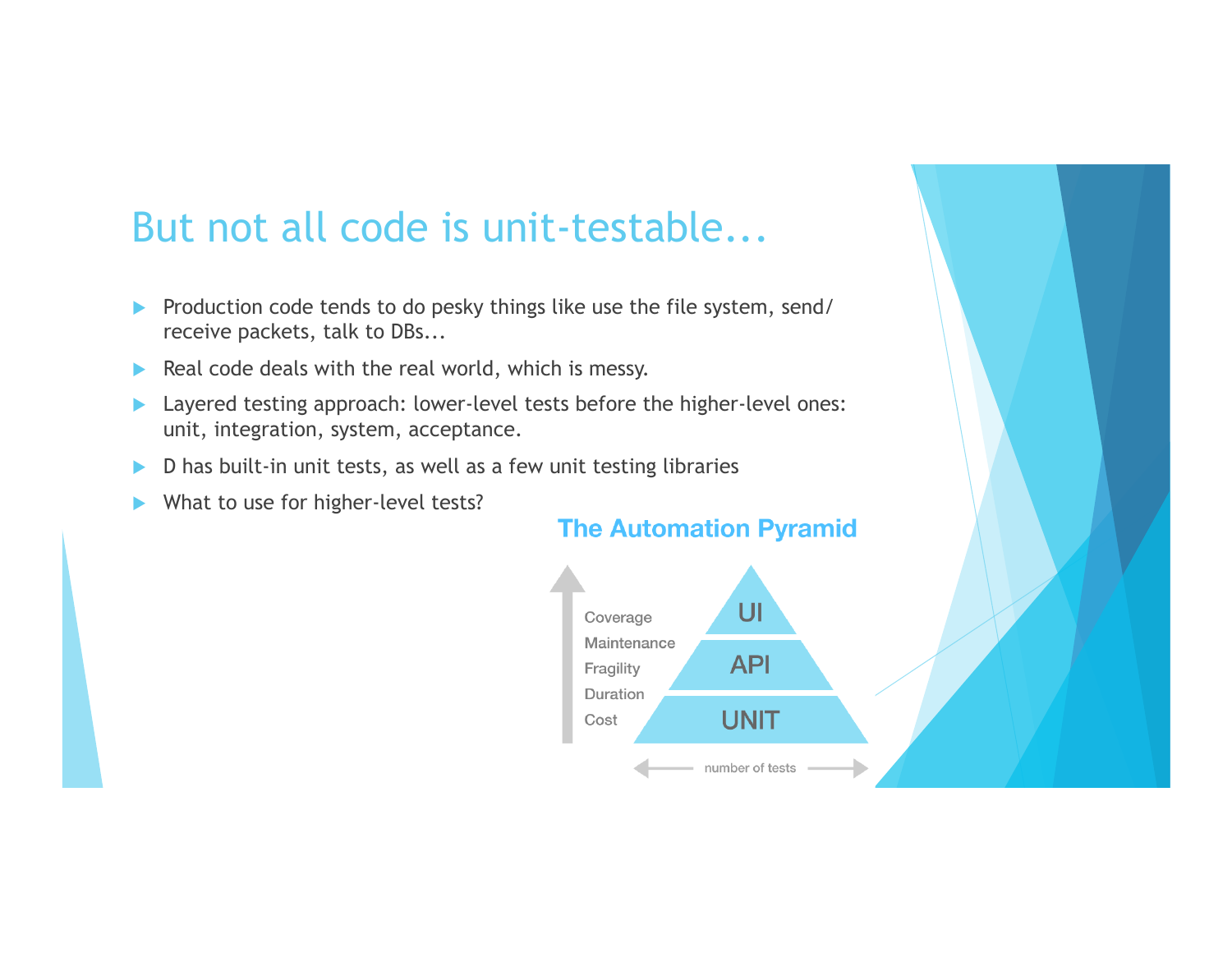# 8 cucumber



- **BDD** tool written in Ruby
- Uses its own DSL called Gherkin
- **EXEC** Features are written and described in plain text, then mapped to Ruby code blocks with regular expressions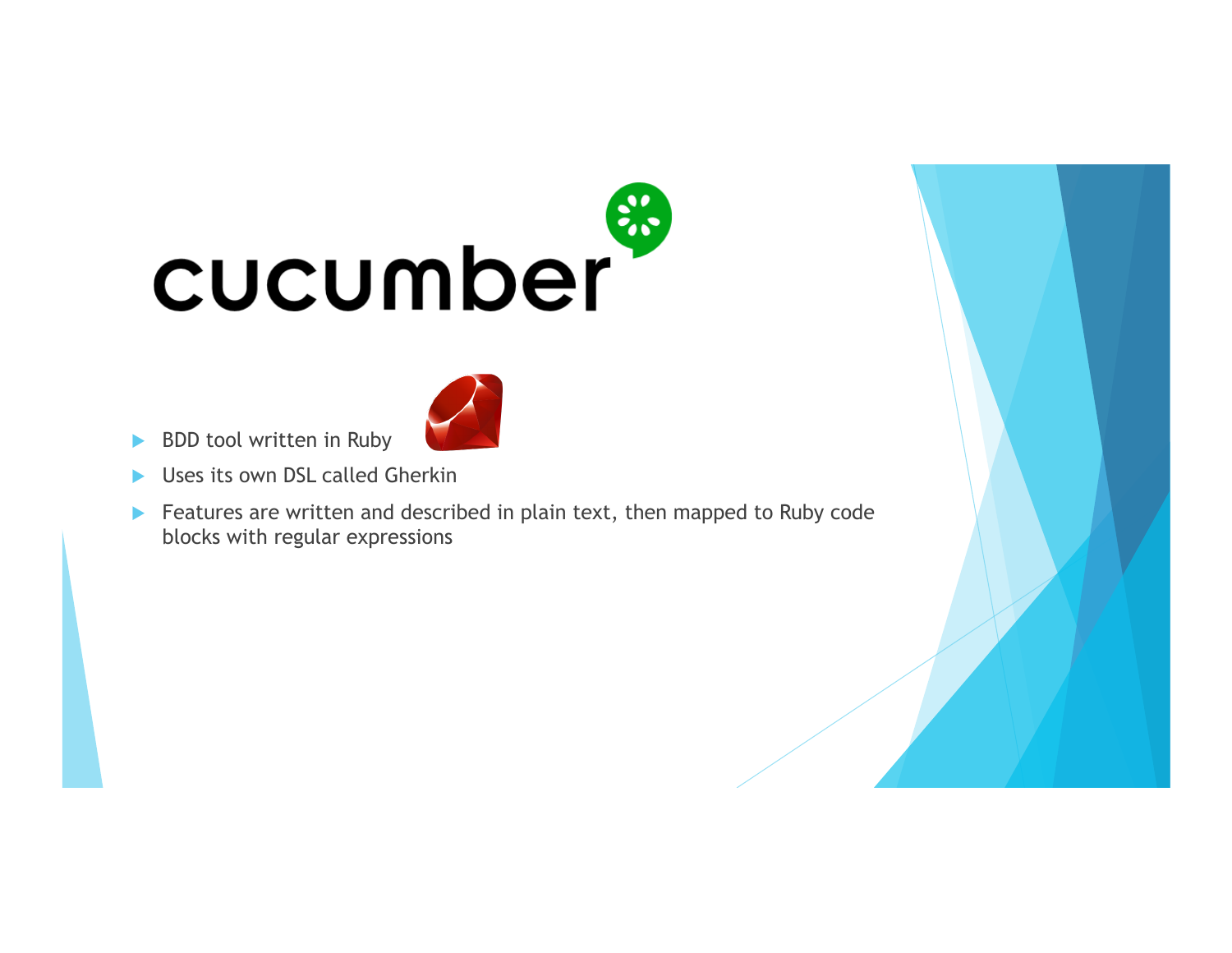### Cucumber: feature example

#### Feature: Calculator

 As a calculator user I want to add, multiply and divide numbers So I can do simple maths quickly

 Scenario: Adding two numbers Given a calculator When the calculator adds 3 and 4 Then the calculator returns 7

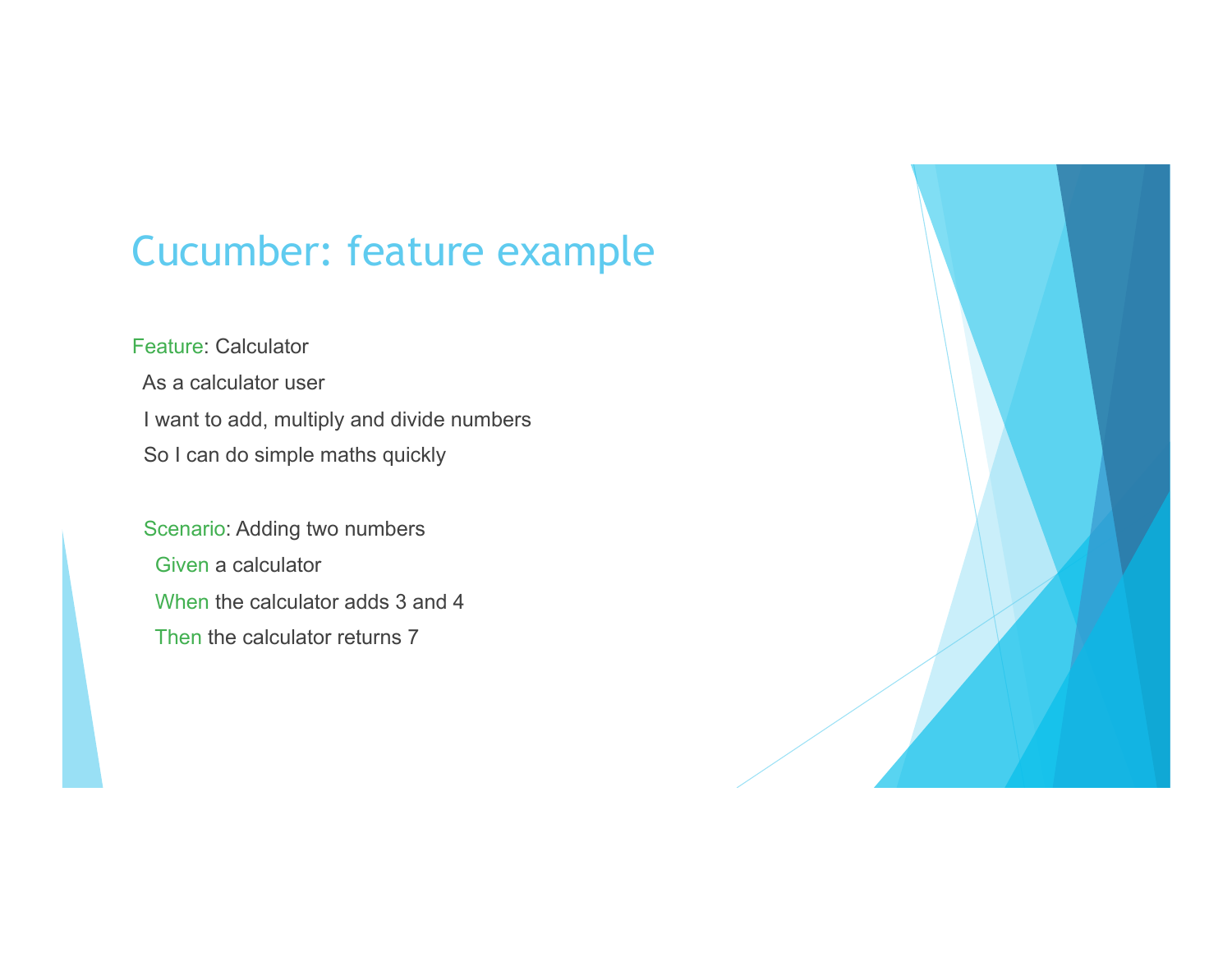### Cucumber: step definitions

#### Given(/a calculator/) do

@calc = Calculator.new

end

```
When(/the calculator adds (\dagger +) and (\dagger +)/) do \lceil x, y \rceil @calc.add(x.to_i, y.to_i) 
end
```

```
Then(/the calculator returns (\dagger +)/) do |x|
  expect(@calc.result).to eq(x.to_i) 
end
```
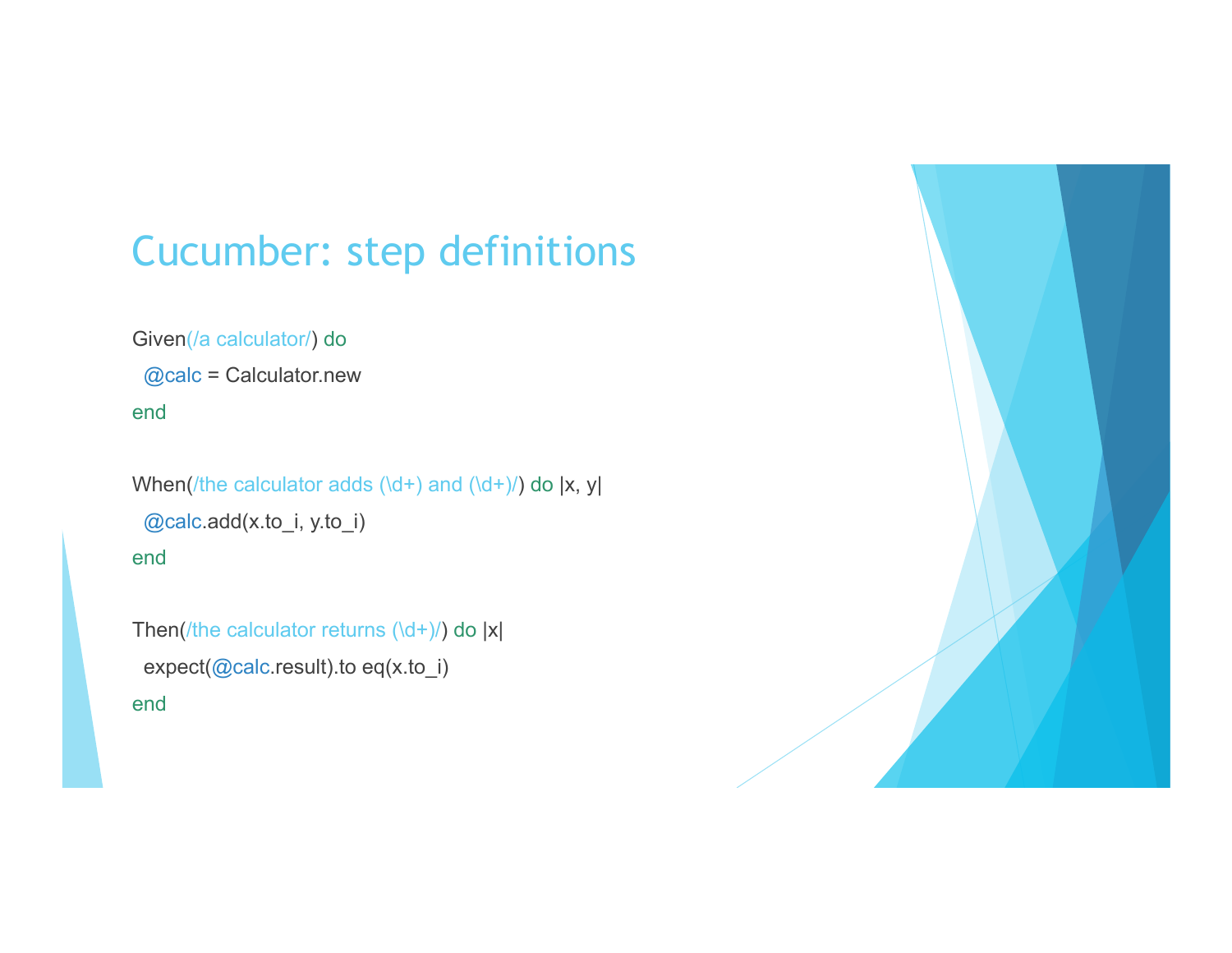### Aruba: A Cucumber plugin

- $\blacktriangleright$  Built-in step definitions for testing command-line programs
- ! Manipulation of filesystem state, reset after every test
- $\blacktriangleright$  Creates and manipulates files in a sandbox

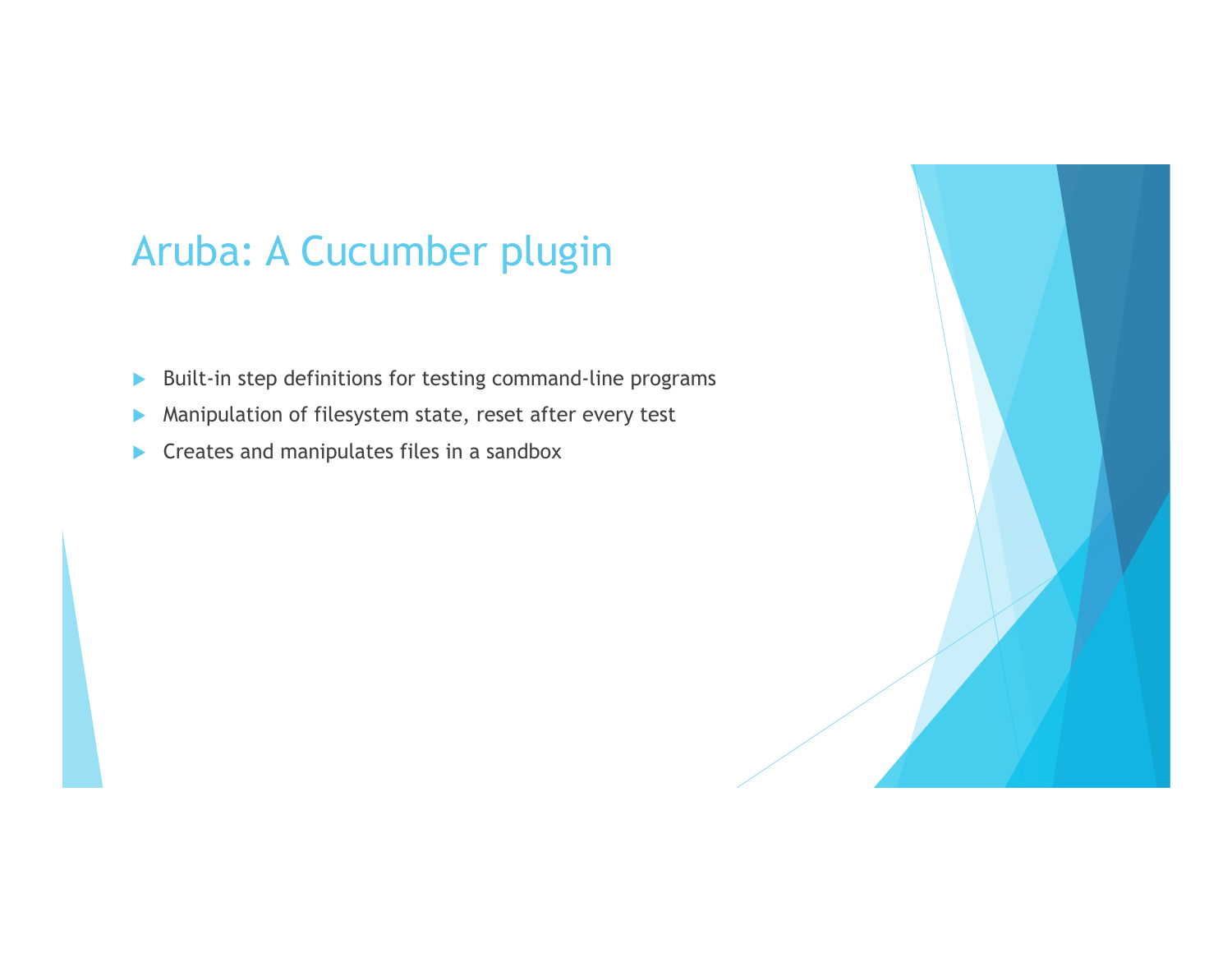### Sample Cucumber/Aruba feature

#### Feature: Adder

```
 Scenario: Correct sum 
   Given a file named "adder.d" with: 
   """"
    import std.stdio, std.conv; 
    void main(string[] args) { 
      writeln(`The sum of `, args[1], ` and `, args[2], ` is `,
              args[1].to!int + args[2].to!int); 
 } 
   "''"When I run `rdmd adder.d 2 3`
   Then the output should contain:
```

```
"''"
```
 The sum of 2 and 3 is 5 """

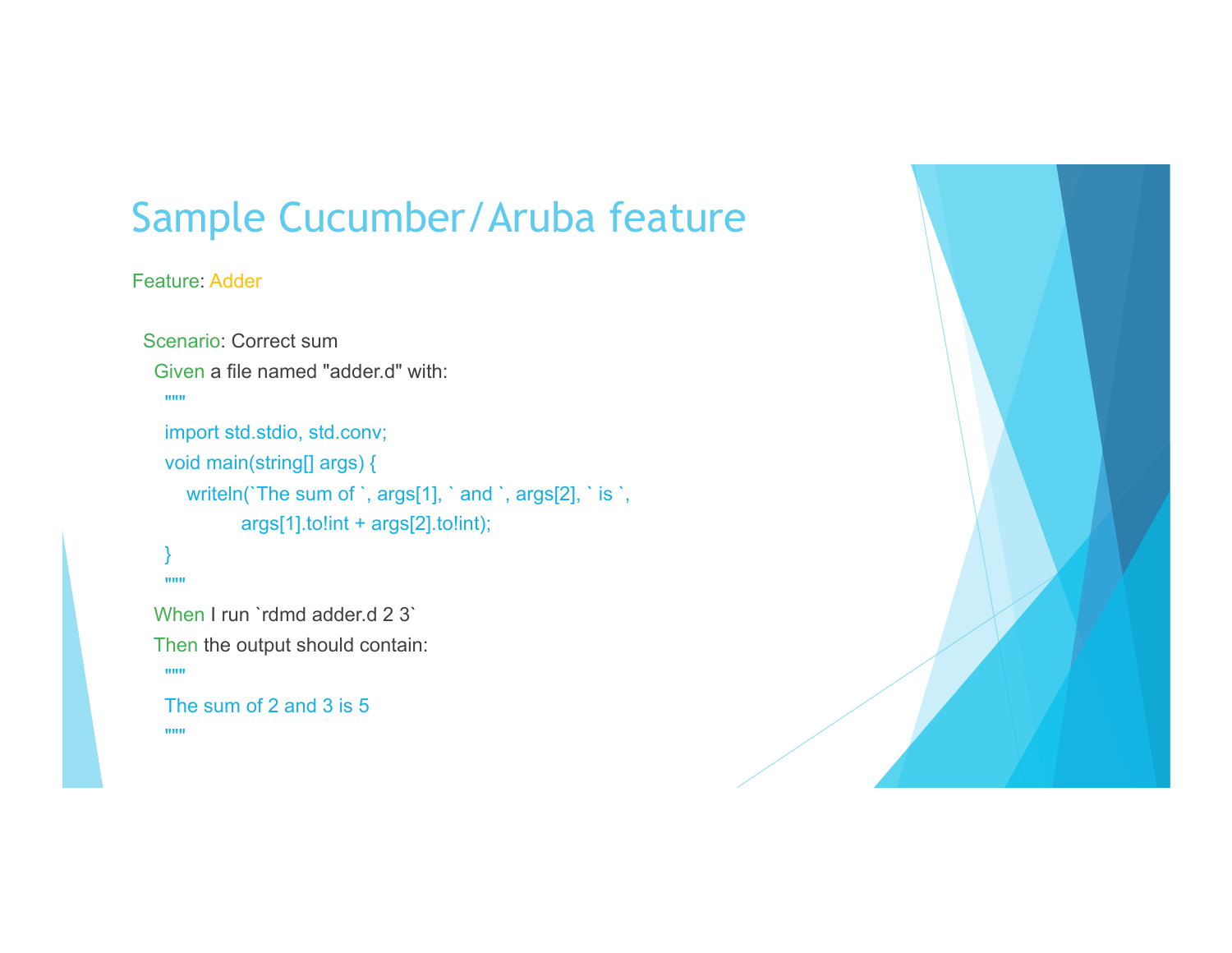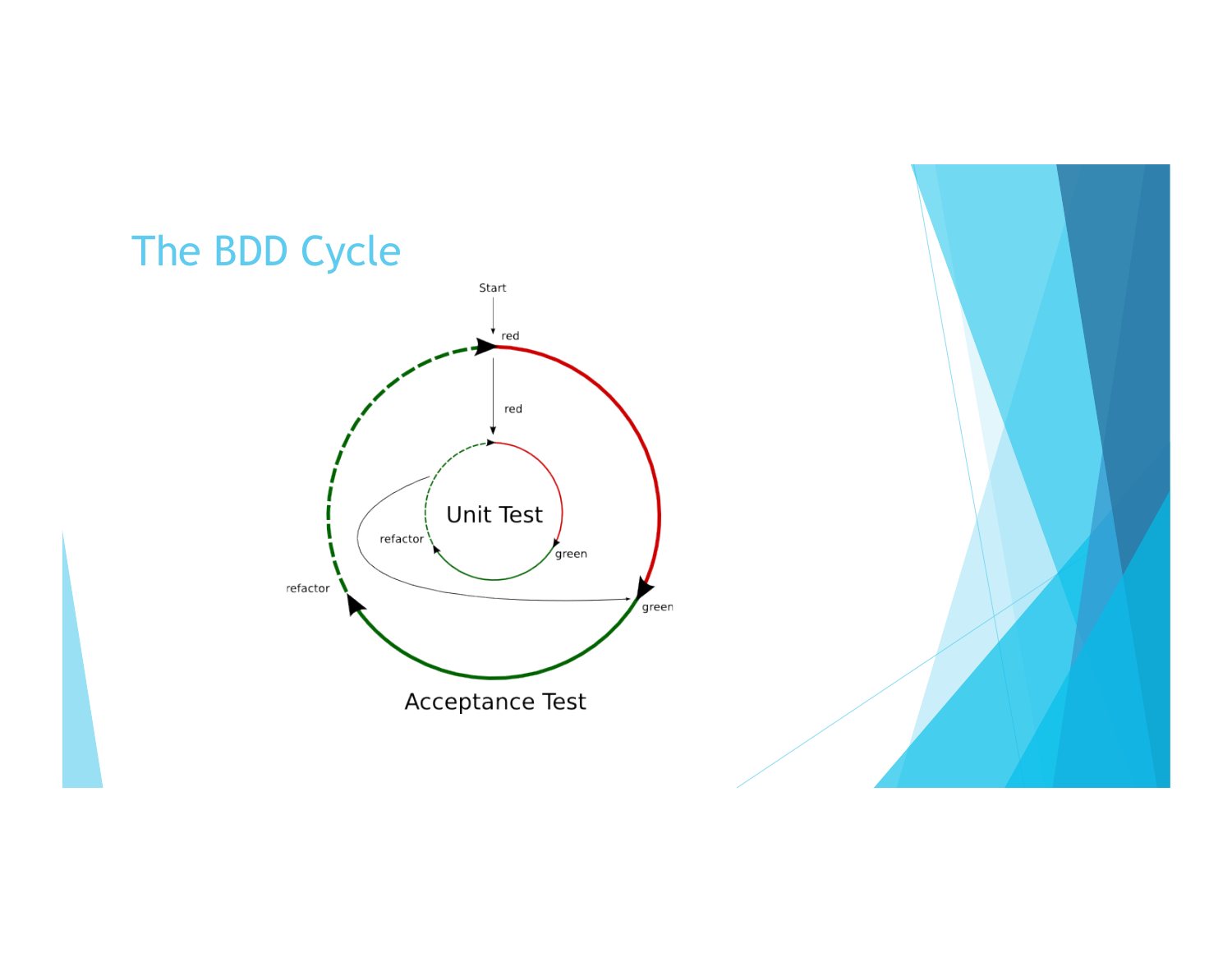### BDD example: feature

#### Feature: Control request

 As a protocol client I want to get a response from my control request message So that I can initiate a probe

#### Scenario: Handshake V2

 Given I have started the responder When I send a CONTROL REQUEST V2 message Then I should successfully receive a CONTROL RESPONSE V2 message

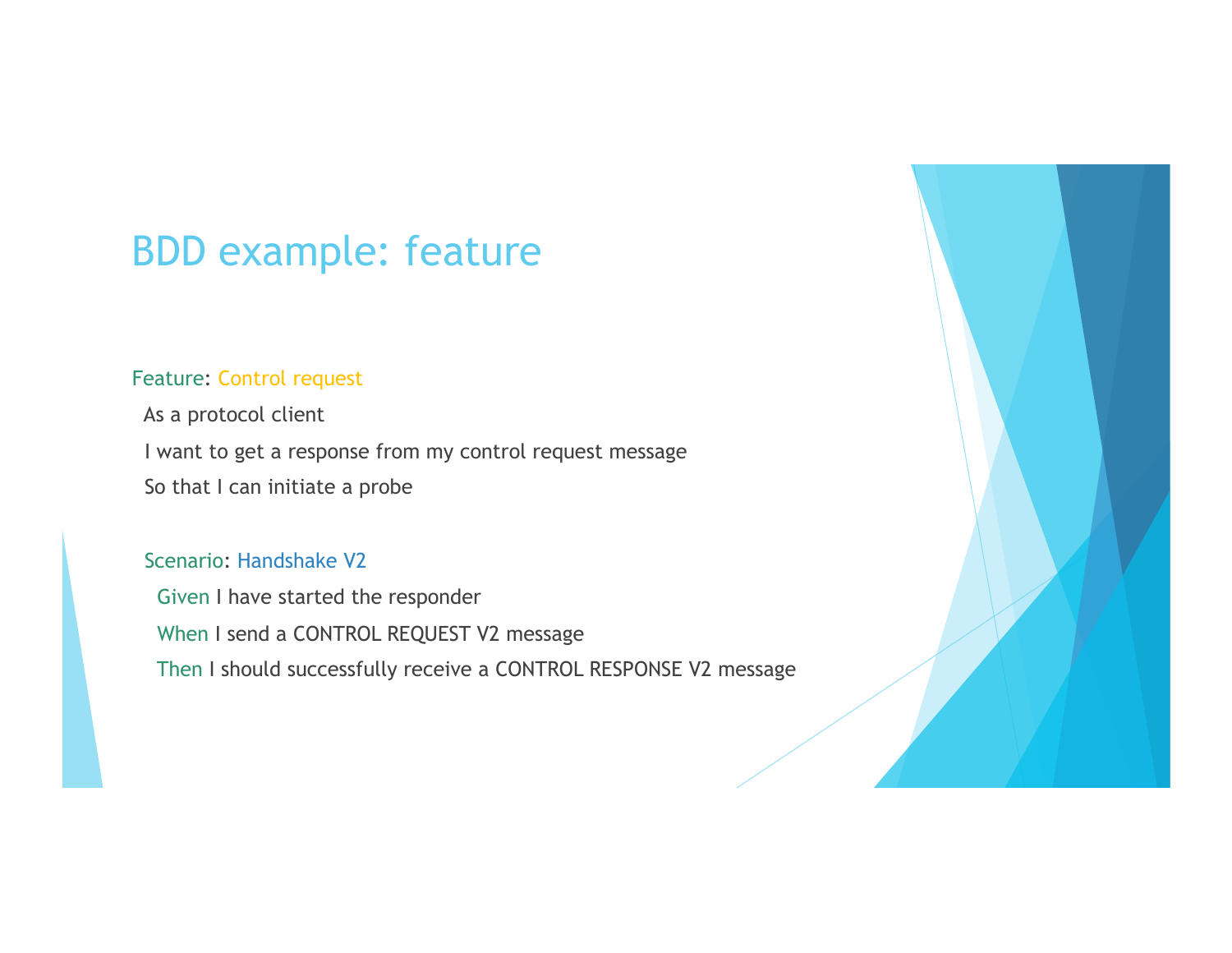### BDD: 1st feature pending

1 scenario (1 undefined) 3 steps (3 undefined) 0m0.003s

You can implement step definitions for undefined steps with these snippets:

Given(/^I have started the IPSLA responder\$/) do pending # express the regexp above with the code you wish you had end

When(/^I sent a CONTROL REQUEST message\$/) do pending # express the regexp above with the code you wish you had end

Then(/^I should receive a CONTROL RESPONSE message\$/) do pending # express the regexp above with the code you wish you had end

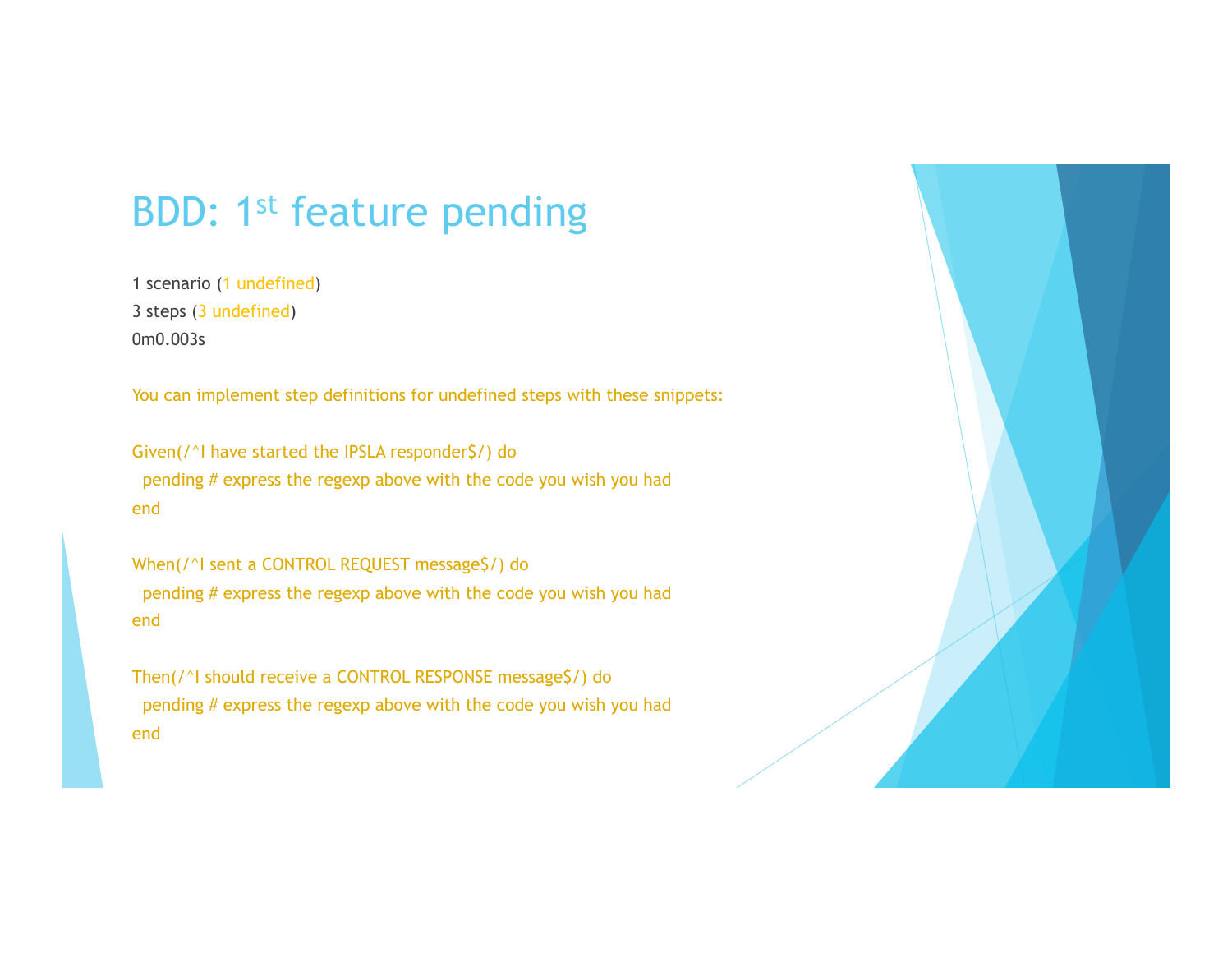### BDD: 1st feature failing

Scenario: Positive test # features/request.feature:6 Given I have started the IPSLA responder # features/step\_definitions/steps.rb:27 No such file or directory - bin/ipsla\_responder (Errno::ENOENT) ./features/step\_definitions/steps.rb:13:in `popen' ./features/step\_definitions/steps.rb:13:in `run\_responder' ./features/step\_definitions/steps.rb:28:in `/^I have started the IPSLA responder\$/' features/request.feature:7:in `Given I have started the IPSLA responder' When I send a CONTROL REQUEST message # features/step\_definitions/steps.rb:63 Then I should receive a CONTROL RESPONSE message # features/step\_definitions/steps.rb:67

Failing Scenarios: cucumber features/request.feature:6 # Scenario: Positive test

1 scenario (1 failed) 3 steps (1 failed, 2 skipped)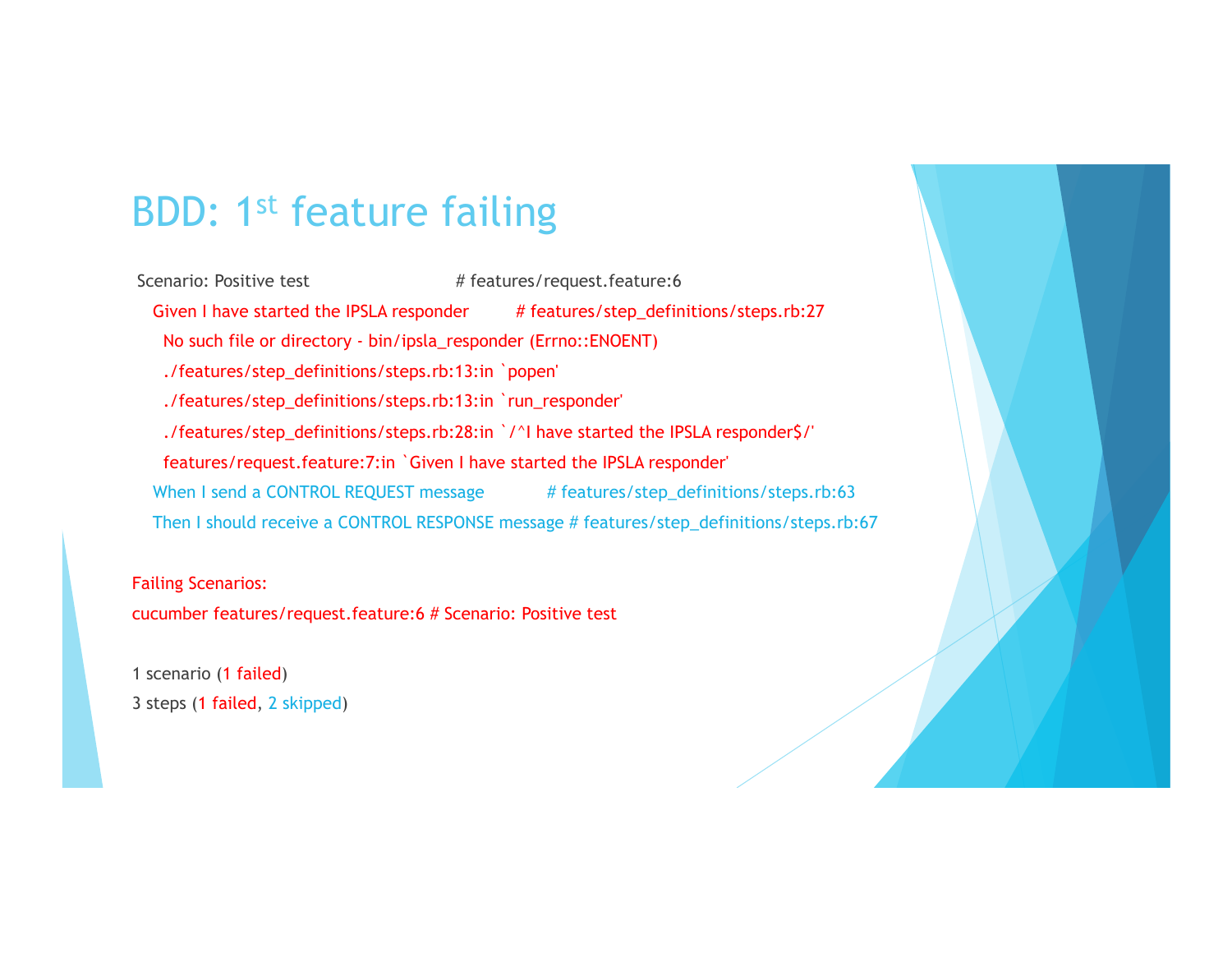### BDD: The first unit test

```
const(ubyte)[] bytes(ubyte ctrlVersion = 2, ushort status = 0) {
```

```
ubyte status1 = status >> 8;
```

```
ubyte status0 = \text{cast}(\text{ubyte})(status & 0xff);
```
#### return

...;

 [ctrlVersion, 0, status1, status0] ~ // ver8, reserved8, status16  $[0, 0, 0, 0]$  ~ // seq no

#### }

```
void testVersion() {
```
 IpslaControlV2(bytes).ctrlVersion.shouldEqual(2); IpslaControlV2(bytes(3)).ctrlVersion.shouldEqual(3);

}

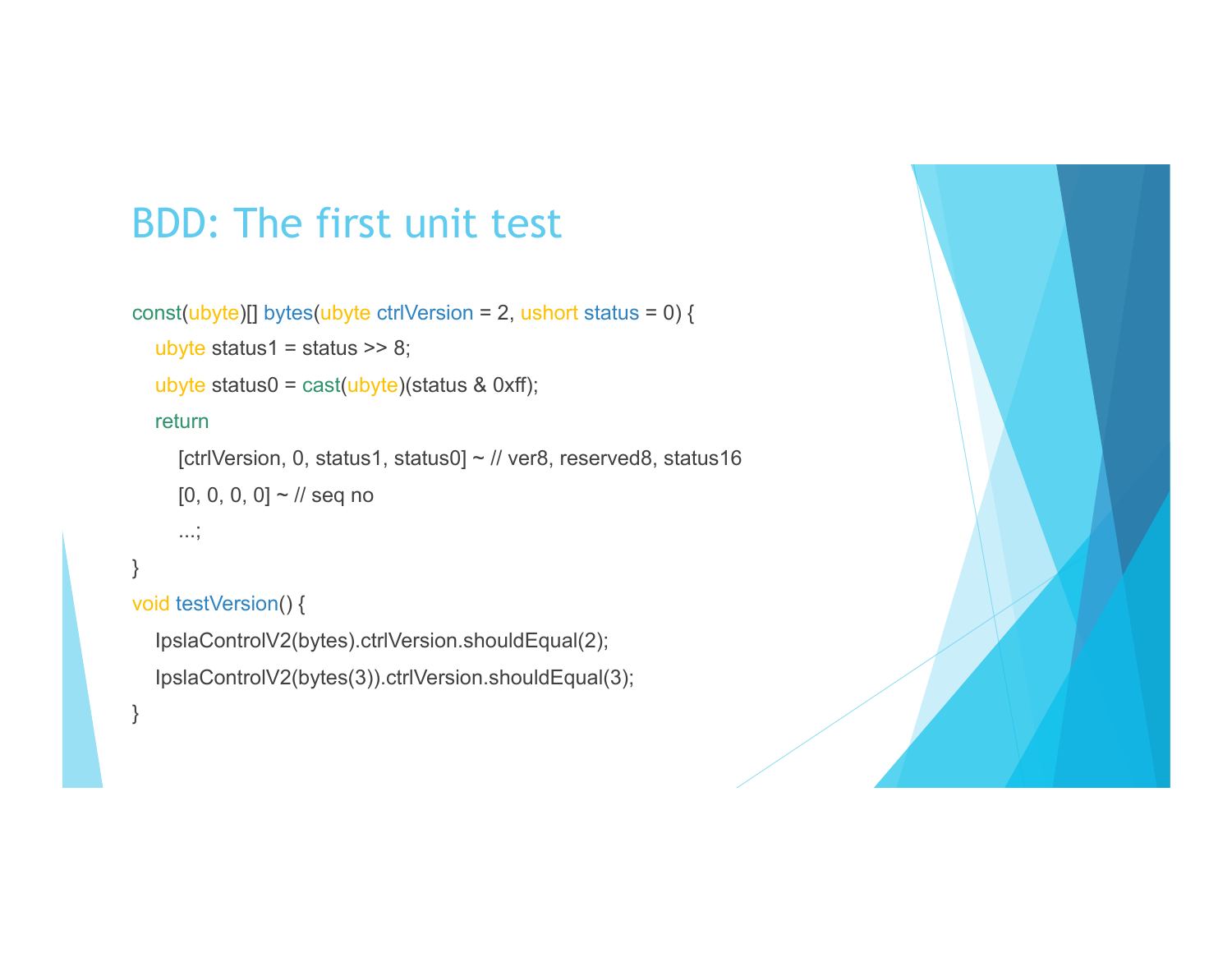### Advantages of BDD

- $\blacktriangleright$  Fully (mostly) tested code
- $\blacktriangleright$  When a feature is green, it's implemented
- **IF Forces the code to do "real work" early**
- ▶ Code tends to be less crufty: YAGNI is enforced by the process

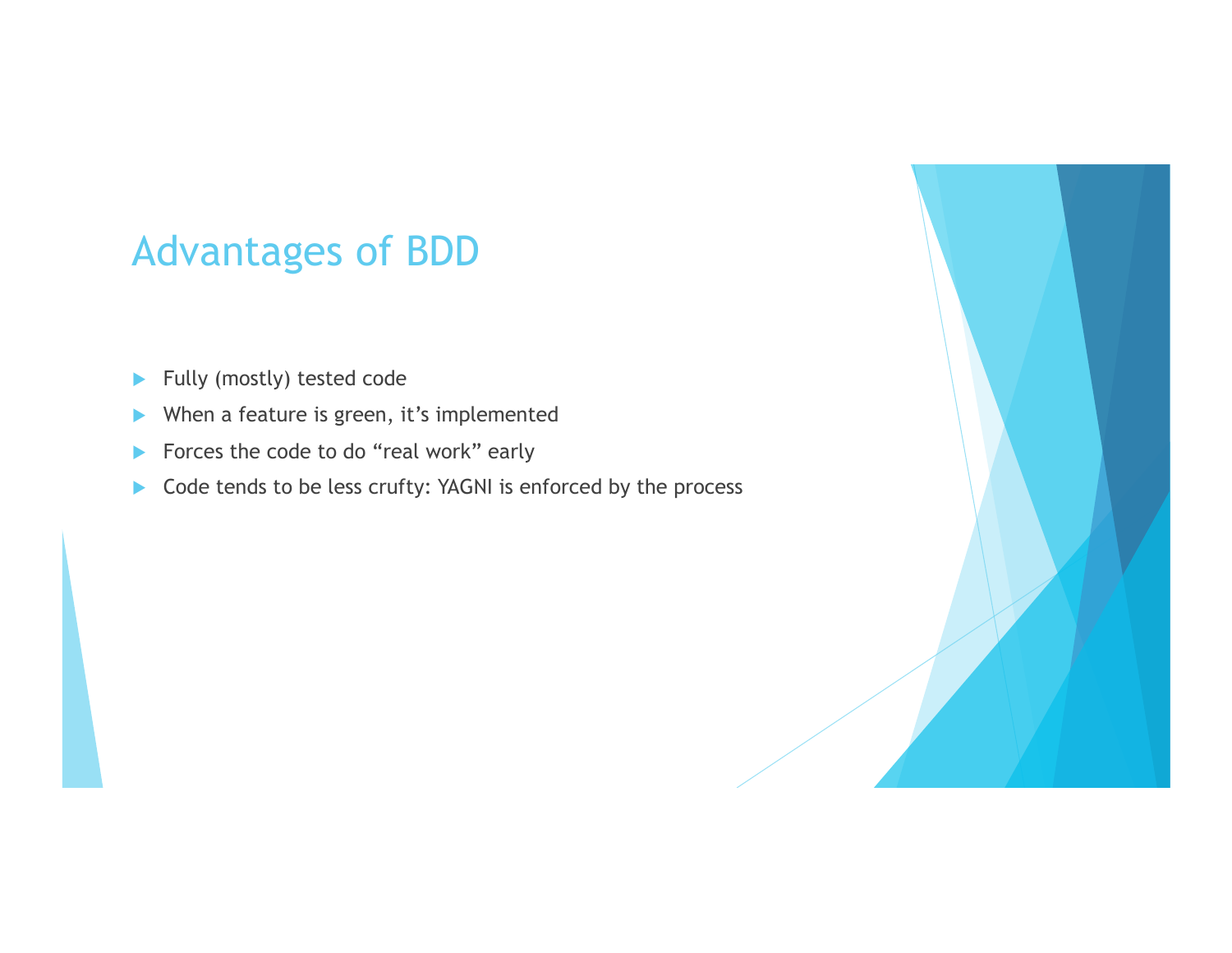### Disadvantages of BDD

- $\blacktriangleright$  It takes longer to write code
- **More complicated than TDD**
- $\blacktriangleright$  Has the same problem TDD has with exploratory coding
- $\blacktriangleright$  Like TDD, also isn't for everyone

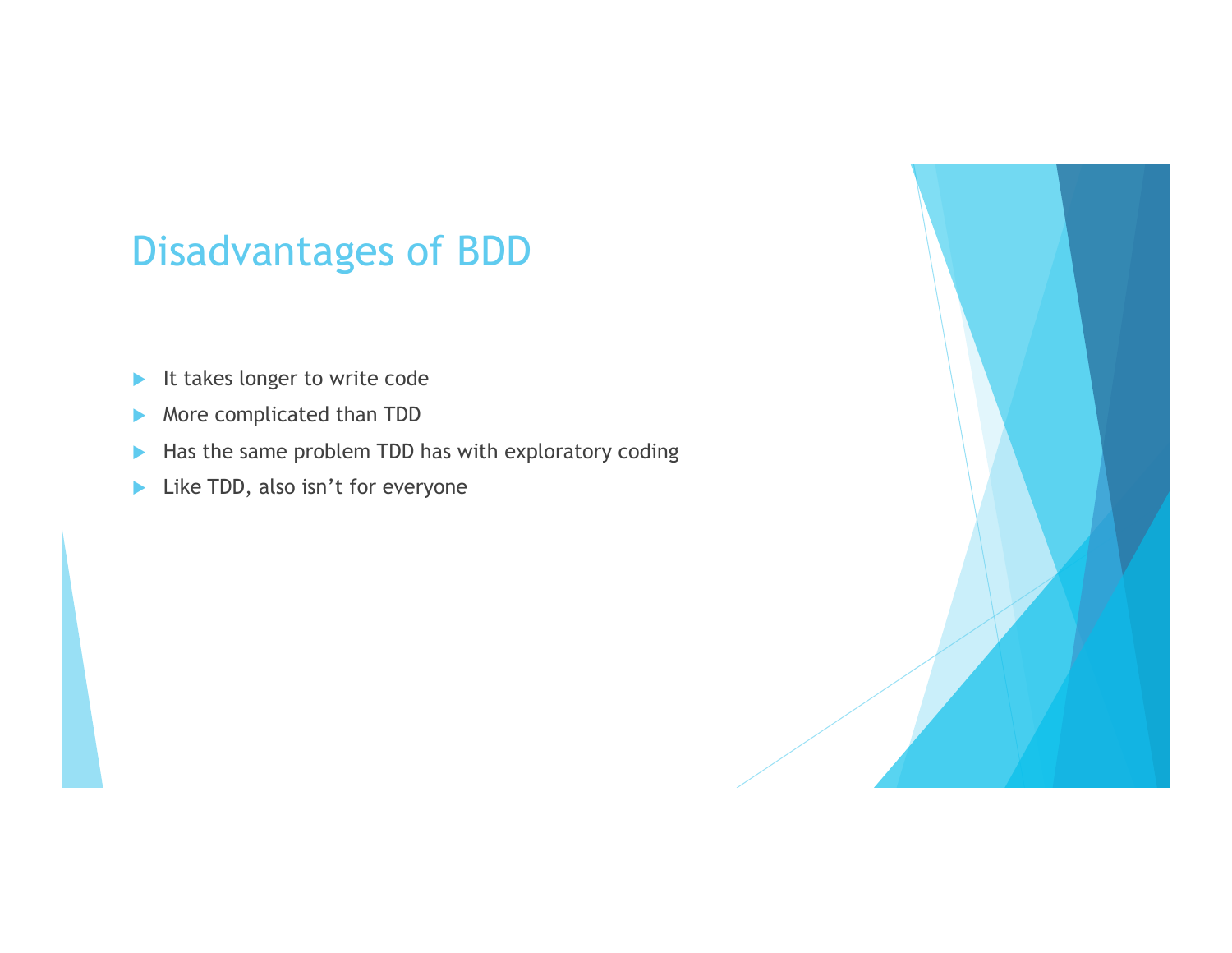### How to implement step definitions in D?

! Cucumber defines a JSON wire protocol to interface with other languages

- $\triangleright$  Asks the server to tell it which steps exist
- Asks the server to execute certain steps and report results
- The wire protocol is defined... using Cucumber!
- ! Unencumbered is a Cucumber wire protocol implementation in D
	- ! https://github.com/atilaneves/unencumbered
- Uses UDAs and compile-time reflection to link steps with code
	- $\triangleright$  Similar to the Python and Java implementations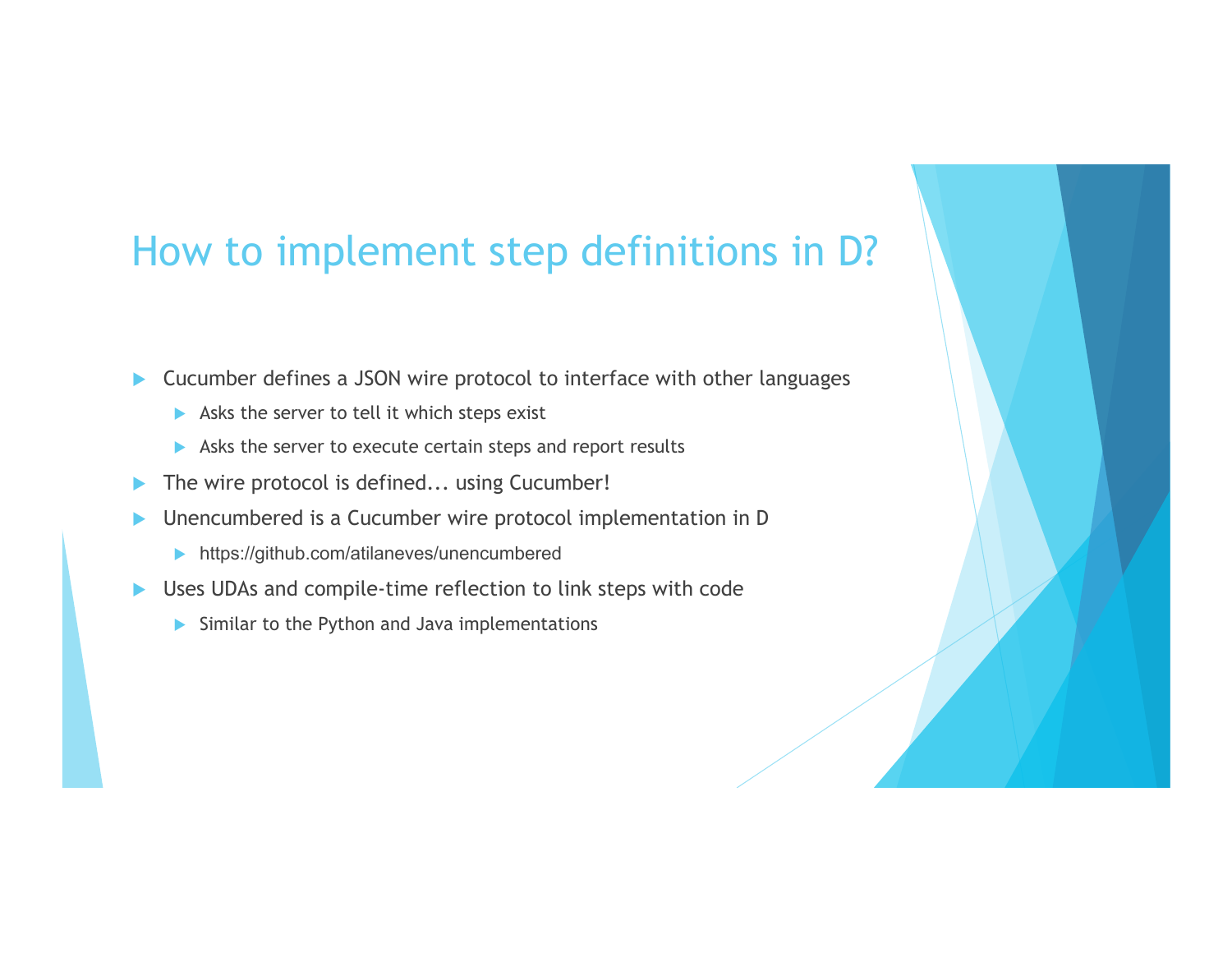### Sample from the "definition"of the wire protocol

| response    |                                   |                                                                                                                                                                                                                                                 |
|-------------|-----------------------------------|-------------------------------------------------------------------------------------------------------------------------------------------------------------------------------------------------------------------------------------------------|
|             |                                   |                                                                                                                                                                                                                                                 |
| ["success"] |                                   |                                                                                                                                                                                                                                                 |
| ["success"] |                                   |                                                                                                                                                                                                                                                 |
| ["success"] |                                   |                                                                                                                                                                                                                                                 |
|             |                                   |                                                                                                                                                                                                                                                 |
|             |                                   |                                                                                                                                                                                                                                                 |
|             |                                   |                                                                                                                                                                                                                                                 |
|             |                                   |                                                                                                                                                                                                                                                 |
|             |                                   |                                                                                                                                                                                                                                                 |
|             |                                   |                                                                                                                                                                                                                                                 |
|             |                                   |                                                                                                                                                                                                                                                 |
|             |                                   |                                                                                                                                                                                                                                                 |
|             |                                   |                                                                                                                                                                                                                                                 |
|             |                                   |                                                                                                                                                                                                                                                 |
|             |                                   |                                                                                                                                                                                                                                                 |
|             | When I run 'cucumber -f progress' | Scenario: Invoke a step definition which passes<br>Given there is a wire server running on port 54321 which understands the following protocol:<br>  ["step_matches",{"name_to_match":"we're all wired"}]   ["success",[{"id":"1", "args":[]}]] |

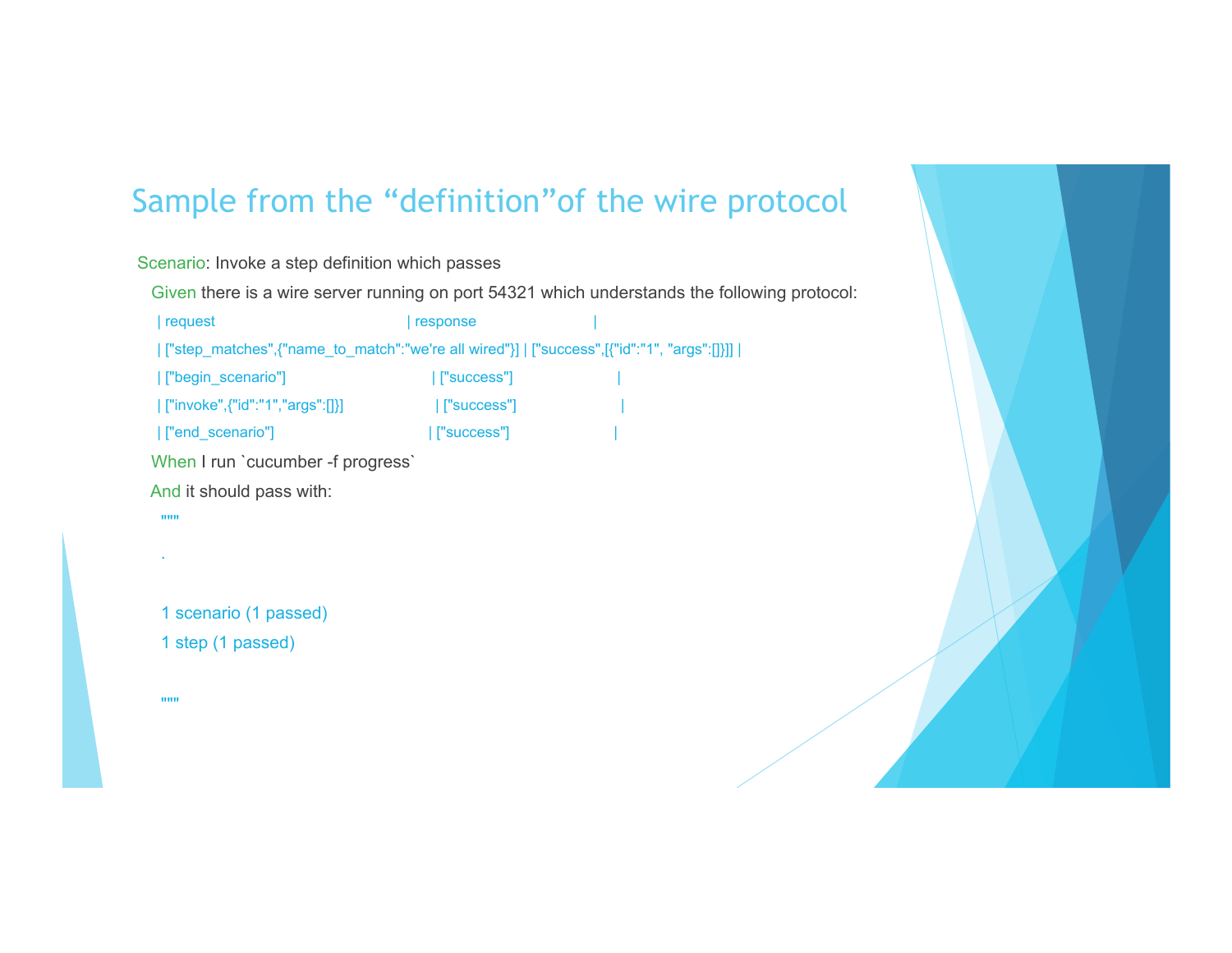### Unencumbered: Write Cucumber step definitions in D

- ! Unencumbered is a Cucumber wire protocol implementation in D
	- ! https://github.com/atilaneves/unencumbered
- Uses UDAs and compile-time reflection to link steps with code
	- $\triangleright$  Similar to the Python and Java implementations

#### Calculator calc;

@Given(r<sup>"^</sup>a calculator\$") void initCalculator() { calc = Calculator(); }

 $@And(f'''$  the calculator adds up ([0-9.]+) and ([0-9.]+)\$") void andAddsUp(double a, double b) { calc.add(a, b); }

 $@$ Then(`^the calculator returns " $(.+)$ "`) void thenReturns(double a) { assert(closeEnough(calc.result, a)); }

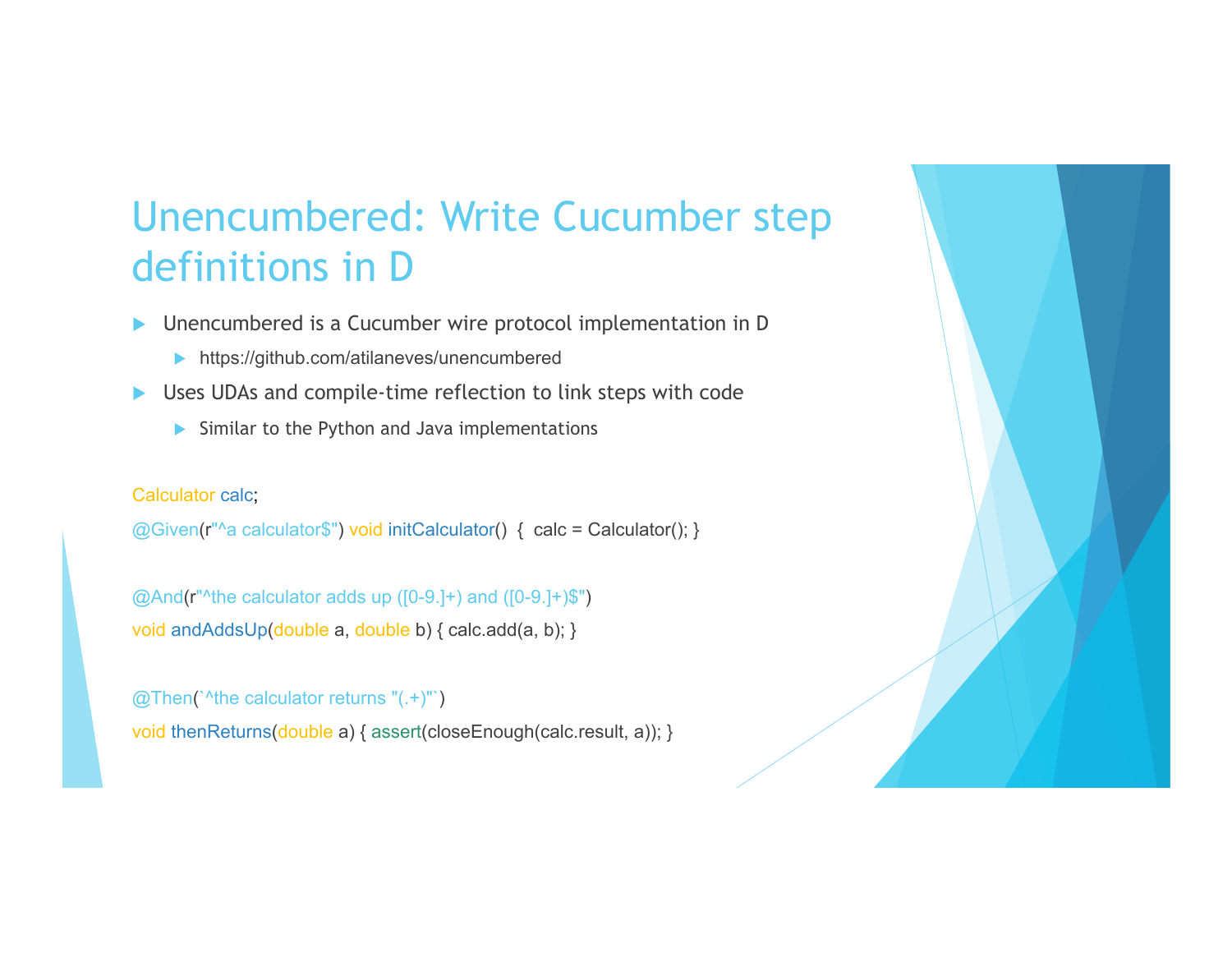### How does the server know about the steps?

import cucumber.server;

```
shared static this() {
```
}

runCucumberServer!"tests.calculator.steps"(54321, Yes.details);

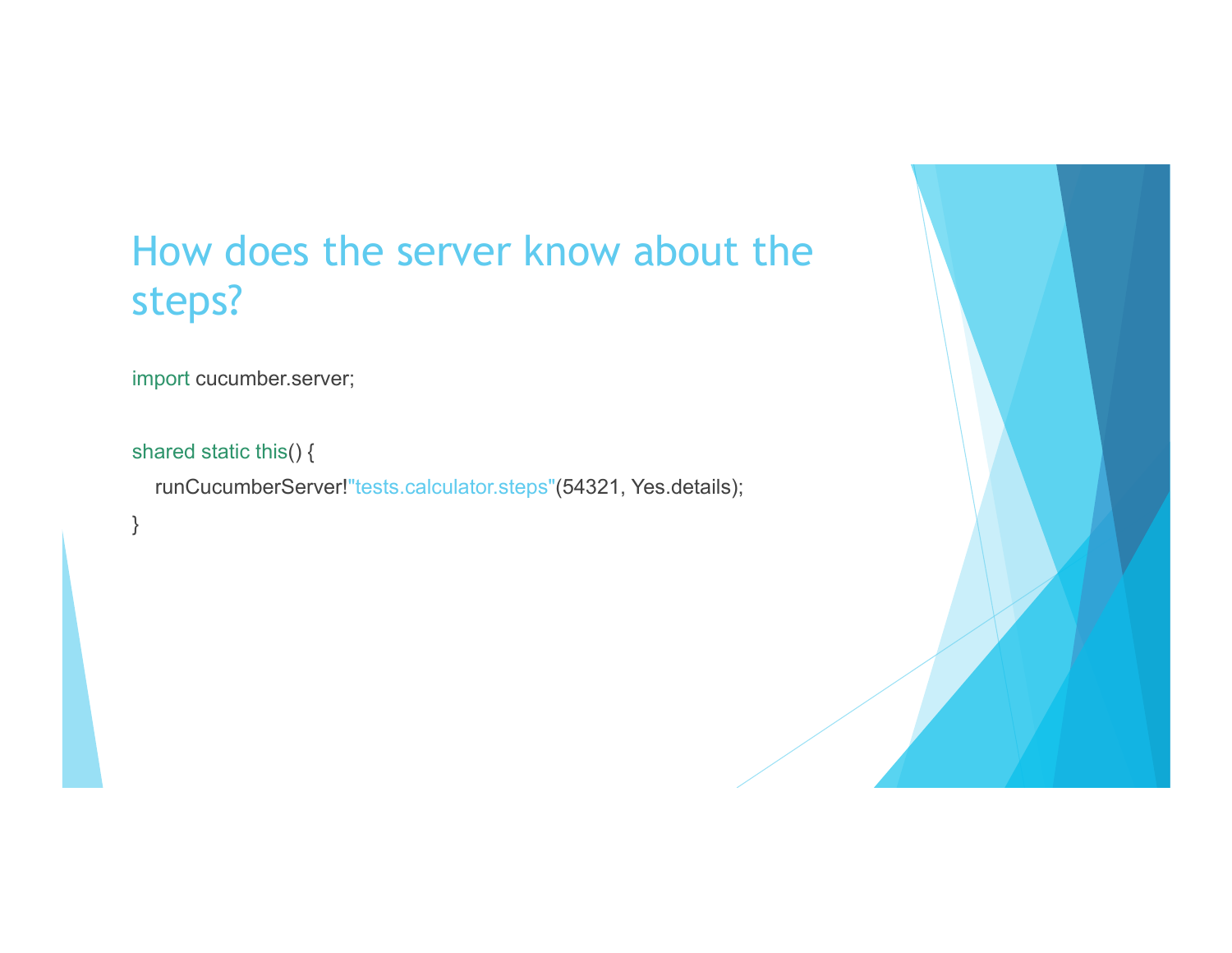### How are the found functions stored?

- Several functions with different types and arity, what's the common type?
- Easy solution: void function(string[])[] steps;

@And(...)

```
void andAddsUp(string[] args) {
```

```
 calc.add(args[1].to!double, args[1].to!double);
```

```
}
```
- $\triangleright$  Can't the compiler write the boilerplate for me? (it's D, so umm.. yeah)
	- $\blacktriangleright$  For each step, count the number of capturing parentheses
	- Statically reflect on the arity and types of the input parameters
	- $\text{mixin}(\text{steps} \sim = \text{Step}((\text{cs}) \{ \text{andAddsUp}(\text{cs}[0].\text{to}! \text{double}, \text{cs}[1].\text{to}! \text{double}) \}, \dots);$
	- ! Profit!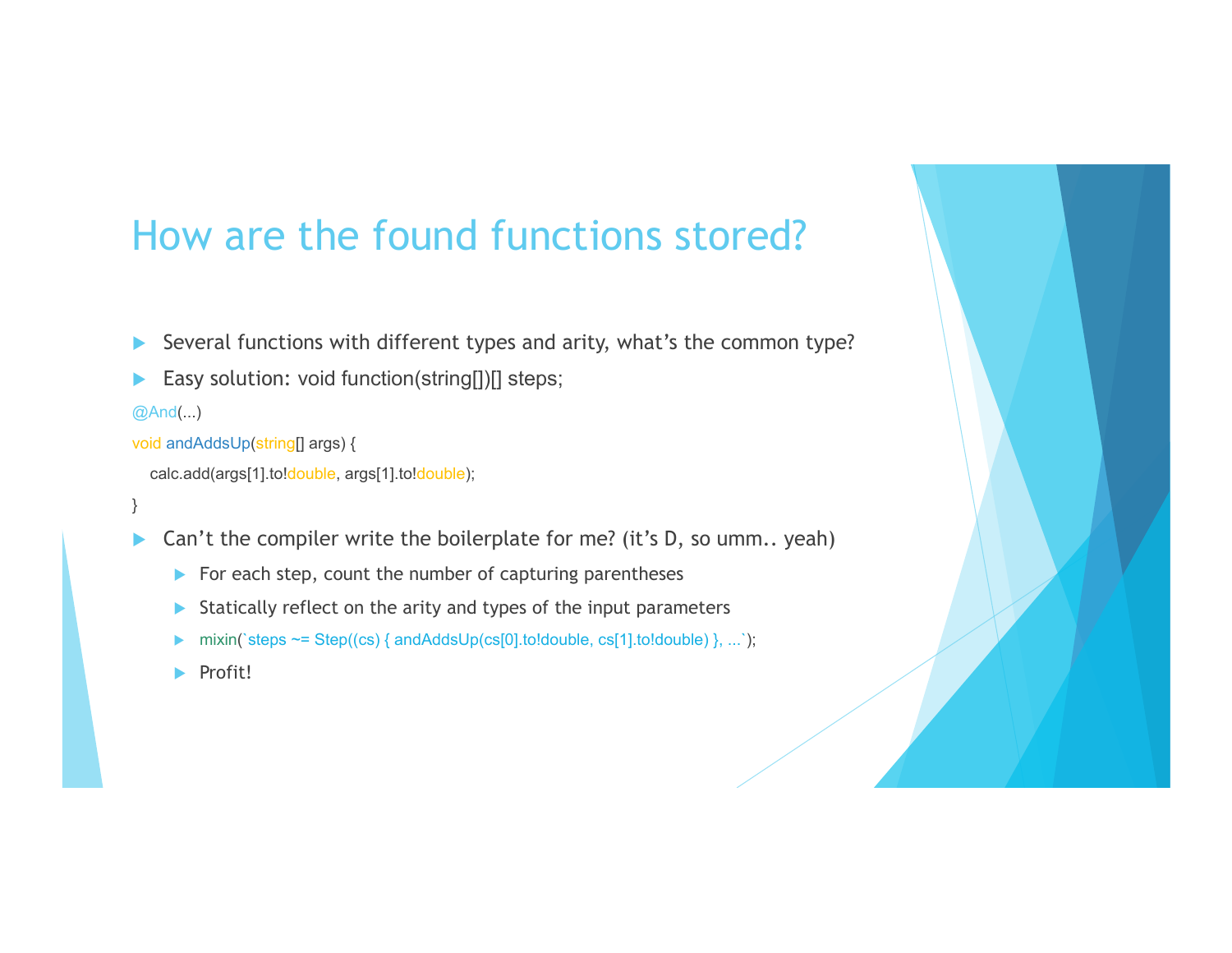### D Goodies

#### $\blacktriangleright$  Compile-time checks

- If the capturing parentheses don't match the function arity:
	- ▶ Error: static assert "Arity of andAddsUp (2) does not match the number of capturing parens (3) in  $\text{A}$ the calculator adds up ([0-9.]+) and ([0-9.]+)()\$"
- If the regex is not valid:
	- ! Error: uncaught CTFE exception std.regex.internal.ir.RegexException("Unmatched ')'\x0aPattern with error: `^the calculator adds up ( $[0-9.]+$ ) and  $([0-9.]+)$ )` <--HERE-- `\$`"c)
- $\blacktriangleright$  D exceptions
	- ▶ I'm an exception (tests.calculator.steps.MyCustomException from localhost:54321)